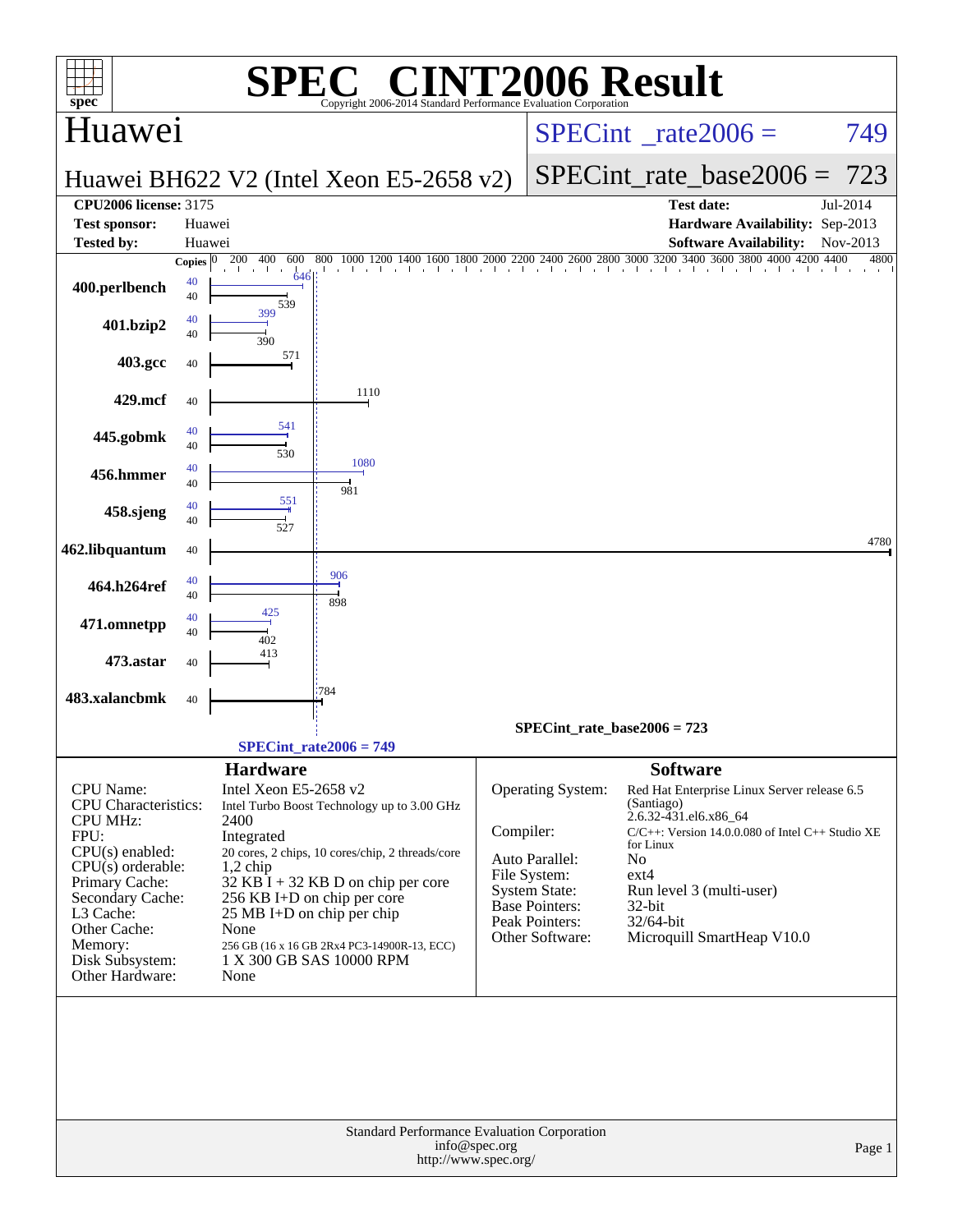

#### Huawei

#### SPECint rate $2006 = 749$

Huawei BH622 V2 (Intel Xeon E5-2658 v2)

[SPECint\\_rate\\_base2006 =](http://www.spec.org/auto/cpu2006/Docs/result-fields.html#SPECintratebase2006) 723

**[CPU2006 license:](http://www.spec.org/auto/cpu2006/Docs/result-fields.html#CPU2006license)** 3175 **[Test date:](http://www.spec.org/auto/cpu2006/Docs/result-fields.html#Testdate)** Jul-2014

**[Test sponsor:](http://www.spec.org/auto/cpu2006/Docs/result-fields.html#Testsponsor)** Huawei **[Hardware Availability:](http://www.spec.org/auto/cpu2006/Docs/result-fields.html#HardwareAvailability)** Sep-2013 **[Tested by:](http://www.spec.org/auto/cpu2006/Docs/result-fields.html#Testedby)** Huawei **[Software Availability:](http://www.spec.org/auto/cpu2006/Docs/result-fields.html#SoftwareAvailability)** Nov-2013

#### **[Results Table](http://www.spec.org/auto/cpu2006/Docs/result-fields.html#ResultsTable)**

|                                                                                                          | <b>Base</b>   |                |       |                |            |                |             | <b>Peak</b>   |                |              |                |              |                |              |  |
|----------------------------------------------------------------------------------------------------------|---------------|----------------|-------|----------------|------------|----------------|-------------|---------------|----------------|--------------|----------------|--------------|----------------|--------------|--|
| <b>Benchmark</b>                                                                                         | <b>Copies</b> | <b>Seconds</b> | Ratio | <b>Seconds</b> | Ratio      | <b>Seconds</b> | Ratio       | <b>Copies</b> | <b>Seconds</b> | <b>Ratio</b> | <b>Seconds</b> | <b>Ratio</b> | <b>Seconds</b> | <b>Ratio</b> |  |
| 400.perlbench                                                                                            | 40            | 726            | 538   | 725            | 539        | 725            | <b>539</b>  | 40            | 604            | 647          | 605            | 646          | 605            | 646          |  |
| 401.bzip2                                                                                                | 40            | 989            | 390   | 991            | <b>390</b> | 987            | 391         | 40            | 967            | 399          | 967            | 399          | 969            | 399          |  |
| $403.\mathrm{gcc}$                                                                                       | 40            | 564            | 571   | 564            | 570        | 564            | 571         | 40            | 564            | 571          | 564            | 570          | 564            | 571          |  |
| $429$ .mcf                                                                                               | 40            | 328            | 1110  | 328            | 1110       | 328            | <b>1110</b> | 40            | 328            | 1110         | 328            | 1110         | 328            | 1110         |  |
| $445$ .gobmk                                                                                             | 40            | 794            | 529   | 783            | 536        | 791            | <u>530</u>  | 40            | 773            | 543          | 777            | 540          | 775            | 541          |  |
| 456.hmmer                                                                                                | 40            | 380            | 982   | 380            | 981        | 381            | 979         | 40            | 346            | 1080         | 347            | 1070         | 346            | 1080         |  |
| 458 sjeng                                                                                                | 40            | 916            | 529   | 918            | 527        | 918            | 527         | 40            | 860            | 563          | 878            | 551          | 878            | 551          |  |
| 462.libquantum                                                                                           | 40            | 173            | 4780  | 173            | 4780       | 174            | 4780        | 40            | 173            | 4780         | 173            | 4780         | 174            | 4780         |  |
| 464.h264ref                                                                                              | 40            | 986            | 898   | 988            | 896        | 983            | 900l        | 40            | 977            | 906          | 980            | 903          | 976            | 907          |  |
| 471.omnetpp                                                                                              | 40            | 621            | 403   | 622            | 402        | 623            | 401         | 40            | 589            | 424          | 589            | 425          | 589            | 425          |  |
| $473.$ astar                                                                                             | 40            | 680            | 413   | 680            | 413        | 682            | 412l        | 40            | 680            | 413          | 680            | 413          | 682            | 412          |  |
| 483.xalancbmk                                                                                            | 40            | 354            | 780   | 352            | 785        | 352            | 784         | 40            | 354            | 780          | 352            | 785          | 352            | <b>784</b>   |  |
| Results appear in the order in which they were run. Bold underlined text indicates a median measurement. |               |                |       |                |            |                |             |               |                |              |                |              |                |              |  |

#### **[Submit Notes](http://www.spec.org/auto/cpu2006/Docs/result-fields.html#SubmitNotes)**

 The numactl mechanism was used to bind copies to processors. The config file option 'submit' was used to generate numactl commands to bind each copy to a specific processor. For details, please see the config file.

#### **[Operating System Notes](http://www.spec.org/auto/cpu2006/Docs/result-fields.html#OperatingSystemNotes)**

Stack size set to unlimited using "ulimit -s unlimited"

#### **[Platform Notes](http://www.spec.org/auto/cpu2006/Docs/result-fields.html#PlatformNotes)**

Standard Performance Evaluation Corporation Sysinfo program /spec14/config/sysinfo.rev6818 \$Rev: 6818 \$ \$Date:: 2012-07-17 #\$ e86d102572650a6e4d596a3cee98f191 running on RHEL Thu Jul 24 11:49:01 2014 This section contains SUT (System Under Test) info as seen by some common utilities. To remove or add to this section, see: <http://www.spec.org/cpu2006/Docs/config.html#sysinfo> From /proc/cpuinfo model name : Intel(R) Xeon(R) CPU E5-2658 v2 @ 2.40GHz 2 "physical id"s (chips) 40 "processors" cores, siblings (Caution: counting these is hw and system dependent. The following excerpts from /proc/cpuinfo might not be reliable. Use with caution.) cpu cores : 10 siblings : 20 Continued on next page

[info@spec.org](mailto:info@spec.org) <http://www.spec.org/>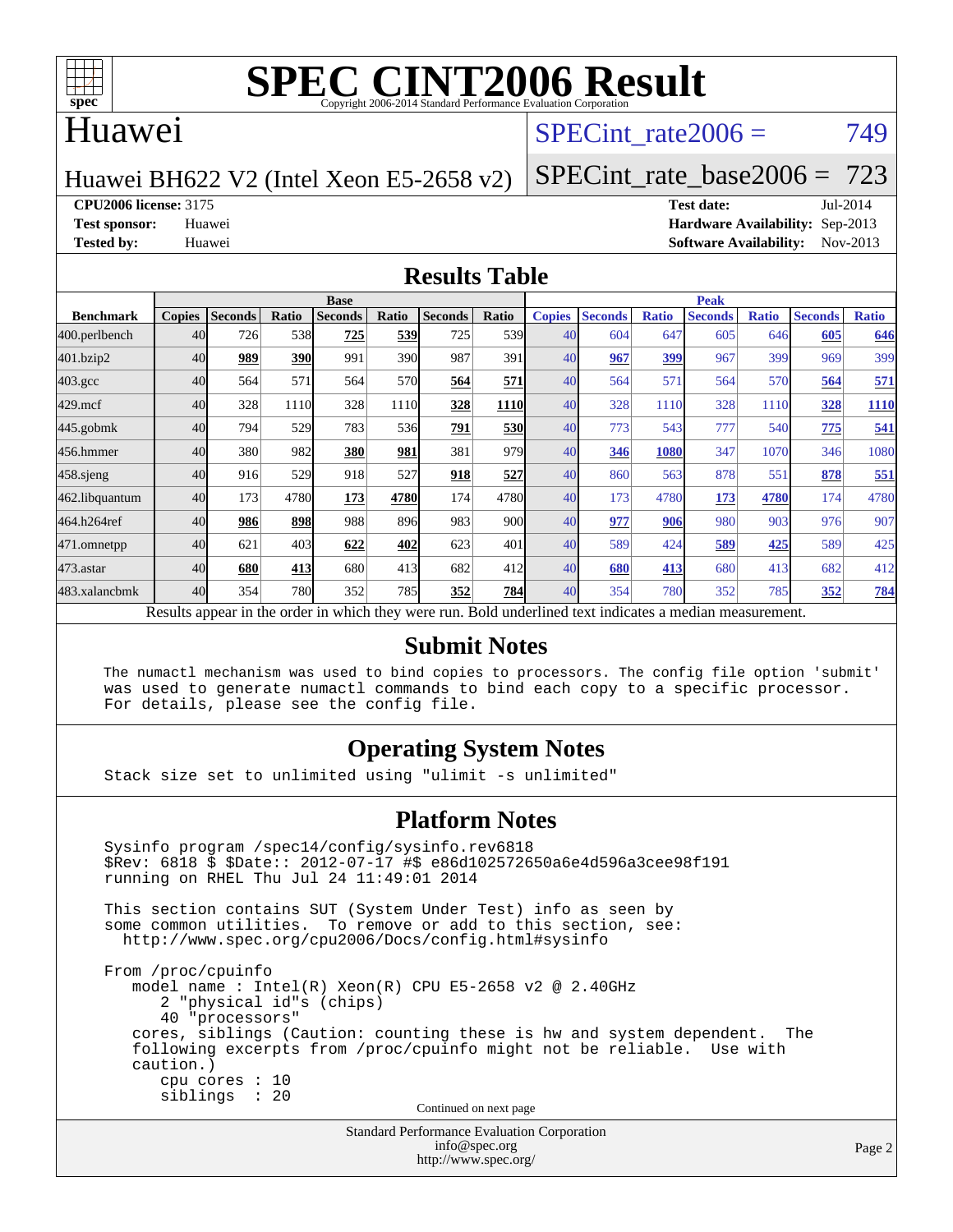

#### **[SPEC CINT2006 Result](http://www.spec.org/auto/cpu2006/Docs/result-fields.html#SPECCINT2006Result)** Copyright 2006-2014 Standard Performance Evaluation C

### Huawei

SPECint rate $2006 = 749$ 

[SPECint\\_rate\\_base2006 =](http://www.spec.org/auto/cpu2006/Docs/result-fields.html#SPECintratebase2006) 723

Huawei BH622 V2 (Intel Xeon E5-2658 v2)

**[Tested by:](http://www.spec.org/auto/cpu2006/Docs/result-fields.html#Testedby)** Huawei **[Software Availability:](http://www.spec.org/auto/cpu2006/Docs/result-fields.html#SoftwareAvailability)** Nov-2013

**[CPU2006 license:](http://www.spec.org/auto/cpu2006/Docs/result-fields.html#CPU2006license)** 3175 **[Test date:](http://www.spec.org/auto/cpu2006/Docs/result-fields.html#Testdate)** Jul-2014 **[Test sponsor:](http://www.spec.org/auto/cpu2006/Docs/result-fields.html#Testsponsor)** Huawei **[Hardware Availability:](http://www.spec.org/auto/cpu2006/Docs/result-fields.html#HardwareAvailability)** Sep-2013

#### **[Platform Notes \(Continued\)](http://www.spec.org/auto/cpu2006/Docs/result-fields.html#PlatformNotes)**

 physical 0: cores 0 1 2 3 4 8 9 10 11 12 physical 1: cores 0 1 2 3 4 8 9 10 11 12 cache size : 25600 KB From /proc/meminfo<br>MemTotal: 264478184 kB HugePages\_Total: 0<br>Hugepagesize: 2048 kB Hugepagesize: /usr/bin/lsb\_release -d Red Hat Enterprise Linux Server release 6.5 (Santiago) From /etc/\*release\* /etc/\*version\* redhat-release: Red Hat Enterprise Linux Server release 6.5 (Santiago) system-release: Red Hat Enterprise Linux Server release 6.5 (Santiago) system-release-cpe: cpe:/o:redhat:enterprise\_linux:6server:ga:server uname -a: Linux RHEL 2.6.32-431.el6.x86\_64 #1 SMP Sun Nov 10 22:19:54 EST 2013 x86\_64 x86\_64 x86\_64 GNU/Linux run-level 3 Jul 19 12:01 SPEC is set to: /spec14 Filesystem Type Size Used Avail Use% Mounted on<br>
/dev/sda2 ext4 265G 20G 232G 8% / /dev/sda2 ext4 265G 20G 232G 8% / Additional information from dmidecode: BIOS Insyde Corp. RMIBV629 05/12/2014 Memory: 2x Hynix HMT42GR7AFR4C-RD 16 GB 1866 MHz 2 rank 8x NO DIMM NO DIMM 8x Samsung M393B2G70DB0-CMA 16 GB 1866 MHz 2 rank 6x Samsung M393B2G70QH0-CMA 16 GB 1866 MHz 2 rank

(End of data from sysinfo program)

#### **[General Notes](http://www.spec.org/auto/cpu2006/Docs/result-fields.html#GeneralNotes)**

Environment variables set by runspec before the start of the run: LD LIBRARY PATH = "/spec14/libs/32:/spec14/libs/64:/spec14/sh" Binaries compiled on a system with 1x Core i7-860 CPU + 8GB memory using RedHat EL 6.4 Transparent Huge Pages enabled with: echo always > /sys/kernel/mm/redhat\_transparent\_hugepage/enabled Filesystem page cache cleared with: echo 1> /proc/sys/vm/drop\_caches runspec command invoked through numactl i.e.: numactl --interleave=all runspec <etc>

> Standard Performance Evaluation Corporation [info@spec.org](mailto:info@spec.org) <http://www.spec.org/>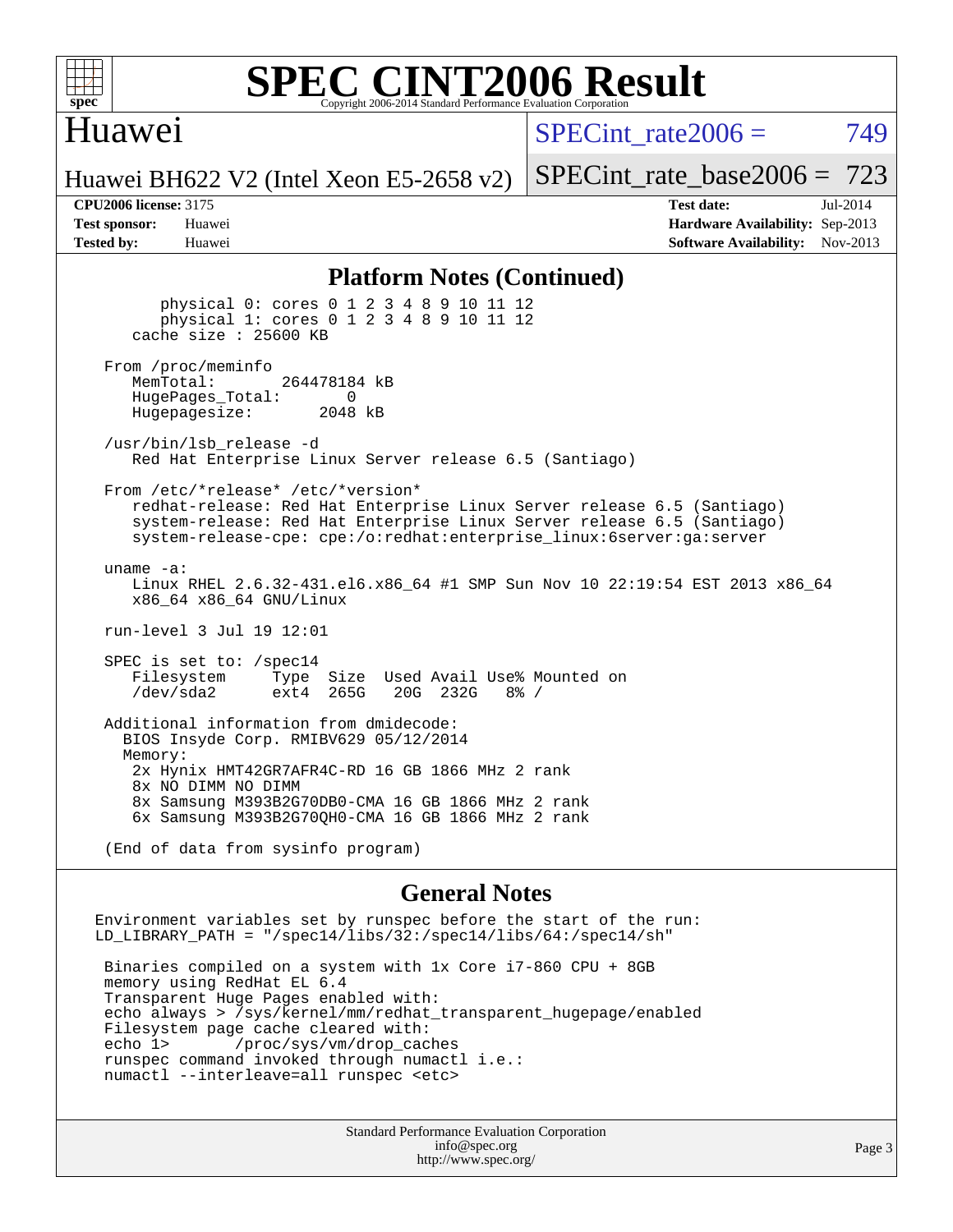

### Huawei

SPECint rate $2006 = 749$ 

Huawei BH622 V2 (Intel Xeon E5-2658 v2)

[SPECint\\_rate\\_base2006 =](http://www.spec.org/auto/cpu2006/Docs/result-fields.html#SPECintratebase2006) 723 **[CPU2006 license:](http://www.spec.org/auto/cpu2006/Docs/result-fields.html#CPU2006license)** 3175 **[Test date:](http://www.spec.org/auto/cpu2006/Docs/result-fields.html#Testdate)** Jul-2014

**[Test sponsor:](http://www.spec.org/auto/cpu2006/Docs/result-fields.html#Testsponsor)** Huawei **[Hardware Availability:](http://www.spec.org/auto/cpu2006/Docs/result-fields.html#HardwareAvailability)** Sep-2013 **[Tested by:](http://www.spec.org/auto/cpu2006/Docs/result-fields.html#Testedby)** Huawei **[Software Availability:](http://www.spec.org/auto/cpu2006/Docs/result-fields.html#SoftwareAvailability)** Nov-2013

## **[Base Compiler Invocation](http://www.spec.org/auto/cpu2006/Docs/result-fields.html#BaseCompilerInvocation)**

[C benchmarks](http://www.spec.org/auto/cpu2006/Docs/result-fields.html#Cbenchmarks):  $\text{icc}$   $-\text{m32}$ 

[C++ benchmarks:](http://www.spec.org/auto/cpu2006/Docs/result-fields.html#CXXbenchmarks) [icpc -m32](http://www.spec.org/cpu2006/results/res2014q3/cpu2006-20140804-30733.flags.html#user_CXXbase_intel_icpc_4e5a5ef1a53fd332b3c49e69c3330699)

**[Base Portability Flags](http://www.spec.org/auto/cpu2006/Docs/result-fields.html#BasePortabilityFlags)**

 400.perlbench: [-DSPEC\\_CPU\\_LINUX\\_IA32](http://www.spec.org/cpu2006/results/res2014q3/cpu2006-20140804-30733.flags.html#b400.perlbench_baseCPORTABILITY_DSPEC_CPU_LINUX_IA32) 462.libquantum: [-DSPEC\\_CPU\\_LINUX](http://www.spec.org/cpu2006/results/res2014q3/cpu2006-20140804-30733.flags.html#b462.libquantum_baseCPORTABILITY_DSPEC_CPU_LINUX) 483.xalancbmk: [-DSPEC\\_CPU\\_LINUX](http://www.spec.org/cpu2006/results/res2014q3/cpu2006-20140804-30733.flags.html#b483.xalancbmk_baseCXXPORTABILITY_DSPEC_CPU_LINUX)

### **[Base Optimization Flags](http://www.spec.org/auto/cpu2006/Docs/result-fields.html#BaseOptimizationFlags)**

[C benchmarks](http://www.spec.org/auto/cpu2006/Docs/result-fields.html#Cbenchmarks):

[-xSSE4.2](http://www.spec.org/cpu2006/results/res2014q3/cpu2006-20140804-30733.flags.html#user_CCbase_f-xSSE42_f91528193cf0b216347adb8b939d4107) [-ipo](http://www.spec.org/cpu2006/results/res2014q3/cpu2006-20140804-30733.flags.html#user_CCbase_f-ipo) [-O3](http://www.spec.org/cpu2006/results/res2014q3/cpu2006-20140804-30733.flags.html#user_CCbase_f-O3) [-no-prec-div](http://www.spec.org/cpu2006/results/res2014q3/cpu2006-20140804-30733.flags.html#user_CCbase_f-no-prec-div) [-opt-prefetch](http://www.spec.org/cpu2006/results/res2014q3/cpu2006-20140804-30733.flags.html#user_CCbase_f-opt-prefetch) [-opt-mem-layout-trans=3](http://www.spec.org/cpu2006/results/res2014q3/cpu2006-20140804-30733.flags.html#user_CCbase_f-opt-mem-layout-trans_a7b82ad4bd7abf52556d4961a2ae94d5)

[C++ benchmarks:](http://www.spec.org/auto/cpu2006/Docs/result-fields.html#CXXbenchmarks)

[-xSSE4.2](http://www.spec.org/cpu2006/results/res2014q3/cpu2006-20140804-30733.flags.html#user_CXXbase_f-xSSE42_f91528193cf0b216347adb8b939d4107) [-ipo](http://www.spec.org/cpu2006/results/res2014q3/cpu2006-20140804-30733.flags.html#user_CXXbase_f-ipo) [-O3](http://www.spec.org/cpu2006/results/res2014q3/cpu2006-20140804-30733.flags.html#user_CXXbase_f-O3) [-no-prec-div](http://www.spec.org/cpu2006/results/res2014q3/cpu2006-20140804-30733.flags.html#user_CXXbase_f-no-prec-div) [-opt-prefetch](http://www.spec.org/cpu2006/results/res2014q3/cpu2006-20140804-30733.flags.html#user_CXXbase_f-opt-prefetch) [-opt-mem-layout-trans=3](http://www.spec.org/cpu2006/results/res2014q3/cpu2006-20140804-30733.flags.html#user_CXXbase_f-opt-mem-layout-trans_a7b82ad4bd7abf52556d4961a2ae94d5) [-Wl,-z,muldefs](http://www.spec.org/cpu2006/results/res2014q3/cpu2006-20140804-30733.flags.html#user_CXXbase_link_force_multiple1_74079c344b956b9658436fd1b6dd3a8a) [-L/sh -lsmartheap](http://www.spec.org/cpu2006/results/res2014q3/cpu2006-20140804-30733.flags.html#user_CXXbase_SmartHeap_32f6c82aa1ed9c52345d30cf6e4a0499)

#### **[Base Other Flags](http://www.spec.org/auto/cpu2006/Docs/result-fields.html#BaseOtherFlags)**

[C benchmarks](http://www.spec.org/auto/cpu2006/Docs/result-fields.html#Cbenchmarks):

403.gcc: [-Dalloca=\\_alloca](http://www.spec.org/cpu2006/results/res2014q3/cpu2006-20140804-30733.flags.html#b403.gcc_baseEXTRA_CFLAGS_Dalloca_be3056838c12de2578596ca5467af7f3)

## **[Peak Compiler Invocation](http://www.spec.org/auto/cpu2006/Docs/result-fields.html#PeakCompilerInvocation)**

[C benchmarks \(except as noted below\)](http://www.spec.org/auto/cpu2006/Docs/result-fields.html#Cbenchmarksexceptasnotedbelow): [icc -m32](http://www.spec.org/cpu2006/results/res2014q3/cpu2006-20140804-30733.flags.html#user_CCpeak_intel_icc_5ff4a39e364c98233615fdd38438c6f2) 400.perlbench: [icc -m64](http://www.spec.org/cpu2006/results/res2014q3/cpu2006-20140804-30733.flags.html#user_peakCCLD400_perlbench_intel_icc_64bit_bda6cc9af1fdbb0edc3795bac97ada53) 401.bzip2: [icc -m64](http://www.spec.org/cpu2006/results/res2014q3/cpu2006-20140804-30733.flags.html#user_peakCCLD401_bzip2_intel_icc_64bit_bda6cc9af1fdbb0edc3795bac97ada53)

456.hmmer: [icc -m64](http://www.spec.org/cpu2006/results/res2014q3/cpu2006-20140804-30733.flags.html#user_peakCCLD456_hmmer_intel_icc_64bit_bda6cc9af1fdbb0edc3795bac97ada53)

458.sjeng: [icc -m64](http://www.spec.org/cpu2006/results/res2014q3/cpu2006-20140804-30733.flags.html#user_peakCCLD458_sjeng_intel_icc_64bit_bda6cc9af1fdbb0edc3795bac97ada53)

```
C++ benchmarks: 
    icpc -m32
```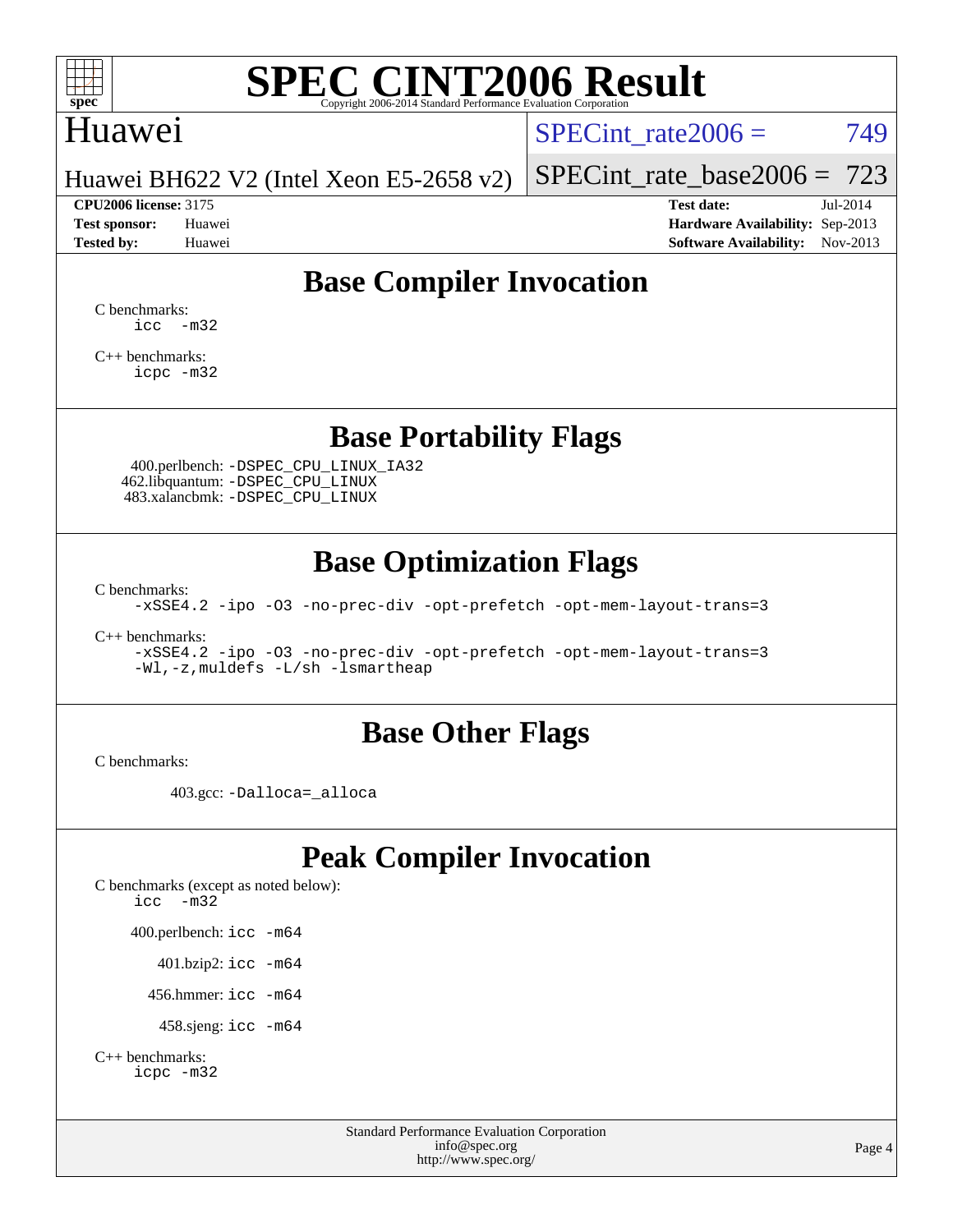

### Huawei

SPECint rate $2006 = 749$ 

Huawei BH622 V2 (Intel Xeon E5-2658 v2)

[SPECint\\_rate\\_base2006 =](http://www.spec.org/auto/cpu2006/Docs/result-fields.html#SPECintratebase2006) 723

**[CPU2006 license:](http://www.spec.org/auto/cpu2006/Docs/result-fields.html#CPU2006license)** 3175 **[Test date:](http://www.spec.org/auto/cpu2006/Docs/result-fields.html#Testdate)** Jul-2014 **[Test sponsor:](http://www.spec.org/auto/cpu2006/Docs/result-fields.html#Testsponsor)** Huawei **[Hardware Availability:](http://www.spec.org/auto/cpu2006/Docs/result-fields.html#HardwareAvailability)** Sep-2013 **[Tested by:](http://www.spec.org/auto/cpu2006/Docs/result-fields.html#Testedby)** Huawei **[Software Availability:](http://www.spec.org/auto/cpu2006/Docs/result-fields.html#SoftwareAvailability)** Nov-2013

## **[Peak Portability Flags](http://www.spec.org/auto/cpu2006/Docs/result-fields.html#PeakPortabilityFlags)**

 400.perlbench: [-DSPEC\\_CPU\\_LP64](http://www.spec.org/cpu2006/results/res2014q3/cpu2006-20140804-30733.flags.html#b400.perlbench_peakCPORTABILITY_DSPEC_CPU_LP64) [-DSPEC\\_CPU\\_LINUX\\_X64](http://www.spec.org/cpu2006/results/res2014q3/cpu2006-20140804-30733.flags.html#b400.perlbench_peakCPORTABILITY_DSPEC_CPU_LINUX_X64) 401.bzip2: [-DSPEC\\_CPU\\_LP64](http://www.spec.org/cpu2006/results/res2014q3/cpu2006-20140804-30733.flags.html#suite_peakCPORTABILITY401_bzip2_DSPEC_CPU_LP64) 456.hmmer: [-DSPEC\\_CPU\\_LP64](http://www.spec.org/cpu2006/results/res2014q3/cpu2006-20140804-30733.flags.html#suite_peakCPORTABILITY456_hmmer_DSPEC_CPU_LP64) 458.sjeng: [-DSPEC\\_CPU\\_LP64](http://www.spec.org/cpu2006/results/res2014q3/cpu2006-20140804-30733.flags.html#suite_peakCPORTABILITY458_sjeng_DSPEC_CPU_LP64) 462.libquantum: [-DSPEC\\_CPU\\_LINUX](http://www.spec.org/cpu2006/results/res2014q3/cpu2006-20140804-30733.flags.html#b462.libquantum_peakCPORTABILITY_DSPEC_CPU_LINUX) 483.xalancbmk: [-DSPEC\\_CPU\\_LINUX](http://www.spec.org/cpu2006/results/res2014q3/cpu2006-20140804-30733.flags.html#b483.xalancbmk_peakCXXPORTABILITY_DSPEC_CPU_LINUX)

## **[Peak Optimization Flags](http://www.spec.org/auto/cpu2006/Docs/result-fields.html#PeakOptimizationFlags)**

[C benchmarks](http://www.spec.org/auto/cpu2006/Docs/result-fields.html#Cbenchmarks):

 400.perlbench: [-xSSE4.2](http://www.spec.org/cpu2006/results/res2014q3/cpu2006-20140804-30733.flags.html#user_peakPASS2_CFLAGSPASS2_LDCFLAGS400_perlbench_f-xSSE42_f91528193cf0b216347adb8b939d4107)(pass 2) [-prof-gen](http://www.spec.org/cpu2006/results/res2014q3/cpu2006-20140804-30733.flags.html#user_peakPASS1_CFLAGSPASS1_LDCFLAGS400_perlbench_prof_gen_e43856698f6ca7b7e442dfd80e94a8fc)(pass 1) [-ipo](http://www.spec.org/cpu2006/results/res2014q3/cpu2006-20140804-30733.flags.html#user_peakPASS2_CFLAGSPASS2_LDCFLAGS400_perlbench_f-ipo)(pass 2) [-O3](http://www.spec.org/cpu2006/results/res2014q3/cpu2006-20140804-30733.flags.html#user_peakPASS2_CFLAGSPASS2_LDCFLAGS400_perlbench_f-O3)(pass 2) [-no-prec-div](http://www.spec.org/cpu2006/results/res2014q3/cpu2006-20140804-30733.flags.html#user_peakPASS2_CFLAGSPASS2_LDCFLAGS400_perlbench_f-no-prec-div)(pass 2) [-prof-use](http://www.spec.org/cpu2006/results/res2014q3/cpu2006-20140804-30733.flags.html#user_peakPASS2_CFLAGSPASS2_LDCFLAGS400_perlbench_prof_use_bccf7792157ff70d64e32fe3e1250b55)(pass 2) [-auto-ilp32](http://www.spec.org/cpu2006/results/res2014q3/cpu2006-20140804-30733.flags.html#user_peakCOPTIMIZE400_perlbench_f-auto-ilp32)  $401.bzip2: -xSSE4.2(pass 2) -prof-qen(pass 1) -ipo(pass 2)$  $401.bzip2: -xSSE4.2(pass 2) -prof-qen(pass 1) -ipo(pass 2)$  $401.bzip2: -xSSE4.2(pass 2) -prof-qen(pass 1) -ipo(pass 2)$  $401.bzip2: -xSSE4.2(pass 2) -prof-qen(pass 1) -ipo(pass 2)$  $401.bzip2: -xSSE4.2(pass 2) -prof-qen(pass 1) -ipo(pass 2)$ [-O3](http://www.spec.org/cpu2006/results/res2014q3/cpu2006-20140804-30733.flags.html#user_peakPASS2_CFLAGSPASS2_LDCFLAGS401_bzip2_f-O3)(pass 2) [-no-prec-div](http://www.spec.org/cpu2006/results/res2014q3/cpu2006-20140804-30733.flags.html#user_peakPASS2_CFLAGSPASS2_LDCFLAGS401_bzip2_f-no-prec-div)(pass 2) [-prof-use](http://www.spec.org/cpu2006/results/res2014q3/cpu2006-20140804-30733.flags.html#user_peakPASS2_CFLAGSPASS2_LDCFLAGS401_bzip2_prof_use_bccf7792157ff70d64e32fe3e1250b55)(pass 2) [-opt-prefetch](http://www.spec.org/cpu2006/results/res2014q3/cpu2006-20140804-30733.flags.html#user_peakCOPTIMIZE401_bzip2_f-opt-prefetch) [-auto-ilp32](http://www.spec.org/cpu2006/results/res2014q3/cpu2006-20140804-30733.flags.html#user_peakCOPTIMIZE401_bzip2_f-auto-ilp32) [-ansi-alias](http://www.spec.org/cpu2006/results/res2014q3/cpu2006-20140804-30733.flags.html#user_peakCOPTIMIZE401_bzip2_f-ansi-alias)  $403.\text{sec: basepeak}$  = yes 429.mcf: basepeak = yes 445.gobmk: [-xSSE4.2](http://www.spec.org/cpu2006/results/res2014q3/cpu2006-20140804-30733.flags.html#user_peakPASS2_CFLAGSPASS2_LDCFLAGS445_gobmk_f-xSSE42_f91528193cf0b216347adb8b939d4107)(pass 2) [-prof-gen](http://www.spec.org/cpu2006/results/res2014q3/cpu2006-20140804-30733.flags.html#user_peakPASS1_CFLAGSPASS1_LDCFLAGS445_gobmk_prof_gen_e43856698f6ca7b7e442dfd80e94a8fc)(pass 1) [-prof-use](http://www.spec.org/cpu2006/results/res2014q3/cpu2006-20140804-30733.flags.html#user_peakPASS2_CFLAGSPASS2_LDCFLAGS445_gobmk_prof_use_bccf7792157ff70d64e32fe3e1250b55)(pass 2) [-ansi-alias](http://www.spec.org/cpu2006/results/res2014q3/cpu2006-20140804-30733.flags.html#user_peakCOPTIMIZE445_gobmk_f-ansi-alias) [-opt-mem-layout-trans=3](http://www.spec.org/cpu2006/results/res2014q3/cpu2006-20140804-30733.flags.html#user_peakCOPTIMIZE445_gobmk_f-opt-mem-layout-trans_a7b82ad4bd7abf52556d4961a2ae94d5) 456.hmmer: [-xSSE4.2](http://www.spec.org/cpu2006/results/res2014q3/cpu2006-20140804-30733.flags.html#user_peakCOPTIMIZE456_hmmer_f-xSSE42_f91528193cf0b216347adb8b939d4107) [-ipo](http://www.spec.org/cpu2006/results/res2014q3/cpu2006-20140804-30733.flags.html#user_peakCOPTIMIZE456_hmmer_f-ipo) [-O3](http://www.spec.org/cpu2006/results/res2014q3/cpu2006-20140804-30733.flags.html#user_peakCOPTIMIZE456_hmmer_f-O3) [-no-prec-div](http://www.spec.org/cpu2006/results/res2014q3/cpu2006-20140804-30733.flags.html#user_peakCOPTIMIZE456_hmmer_f-no-prec-div) [-unroll2](http://www.spec.org/cpu2006/results/res2014q3/cpu2006-20140804-30733.flags.html#user_peakCOPTIMIZE456_hmmer_f-unroll_784dae83bebfb236979b41d2422d7ec2) [-auto-ilp32](http://www.spec.org/cpu2006/results/res2014q3/cpu2006-20140804-30733.flags.html#user_peakCOPTIMIZE456_hmmer_f-auto-ilp32) 458.sjeng: [-xSSE4.2](http://www.spec.org/cpu2006/results/res2014q3/cpu2006-20140804-30733.flags.html#user_peakPASS2_CFLAGSPASS2_LDCFLAGS458_sjeng_f-xSSE42_f91528193cf0b216347adb8b939d4107)(pass 2) [-prof-gen](http://www.spec.org/cpu2006/results/res2014q3/cpu2006-20140804-30733.flags.html#user_peakPASS1_CFLAGSPASS1_LDCFLAGS458_sjeng_prof_gen_e43856698f6ca7b7e442dfd80e94a8fc)(pass 1) [-ipo](http://www.spec.org/cpu2006/results/res2014q3/cpu2006-20140804-30733.flags.html#user_peakPASS2_CFLAGSPASS2_LDCFLAGS458_sjeng_f-ipo)(pass 2) [-O3](http://www.spec.org/cpu2006/results/res2014q3/cpu2006-20140804-30733.flags.html#user_peakPASS2_CFLAGSPASS2_LDCFLAGS458_sjeng_f-O3)(pass 2) [-no-prec-div](http://www.spec.org/cpu2006/results/res2014q3/cpu2006-20140804-30733.flags.html#user_peakPASS2_CFLAGSPASS2_LDCFLAGS458_sjeng_f-no-prec-div)(pass 2) [-prof-use](http://www.spec.org/cpu2006/results/res2014q3/cpu2006-20140804-30733.flags.html#user_peakPASS2_CFLAGSPASS2_LDCFLAGS458_sjeng_prof_use_bccf7792157ff70d64e32fe3e1250b55)(pass 2) [-unroll4](http://www.spec.org/cpu2006/results/res2014q3/cpu2006-20140804-30733.flags.html#user_peakCOPTIMIZE458_sjeng_f-unroll_4e5e4ed65b7fd20bdcd365bec371b81f) [-auto-ilp32](http://www.spec.org/cpu2006/results/res2014q3/cpu2006-20140804-30733.flags.html#user_peakCOPTIMIZE458_sjeng_f-auto-ilp32)  $462$ .libquantum: basepeak = yes 464.h264ref: [-xSSE4.2](http://www.spec.org/cpu2006/results/res2014q3/cpu2006-20140804-30733.flags.html#user_peakPASS2_CFLAGSPASS2_LDCFLAGS464_h264ref_f-xSSE42_f91528193cf0b216347adb8b939d4107)(pass 2) [-prof-gen](http://www.spec.org/cpu2006/results/res2014q3/cpu2006-20140804-30733.flags.html#user_peakPASS1_CFLAGSPASS1_LDCFLAGS464_h264ref_prof_gen_e43856698f6ca7b7e442dfd80e94a8fc)(pass 1) [-ipo](http://www.spec.org/cpu2006/results/res2014q3/cpu2006-20140804-30733.flags.html#user_peakPASS2_CFLAGSPASS2_LDCFLAGS464_h264ref_f-ipo)(pass 2) [-O3](http://www.spec.org/cpu2006/results/res2014q3/cpu2006-20140804-30733.flags.html#user_peakPASS2_CFLAGSPASS2_LDCFLAGS464_h264ref_f-O3)(pass 2) [-no-prec-div](http://www.spec.org/cpu2006/results/res2014q3/cpu2006-20140804-30733.flags.html#user_peakPASS2_CFLAGSPASS2_LDCFLAGS464_h264ref_f-no-prec-div)(pass 2) [-prof-use](http://www.spec.org/cpu2006/results/res2014q3/cpu2006-20140804-30733.flags.html#user_peakPASS2_CFLAGSPASS2_LDCFLAGS464_h264ref_prof_use_bccf7792157ff70d64e32fe3e1250b55)(pass 2) [-unroll2](http://www.spec.org/cpu2006/results/res2014q3/cpu2006-20140804-30733.flags.html#user_peakCOPTIMIZE464_h264ref_f-unroll_784dae83bebfb236979b41d2422d7ec2) [-ansi-alias](http://www.spec.org/cpu2006/results/res2014q3/cpu2006-20140804-30733.flags.html#user_peakCOPTIMIZE464_h264ref_f-ansi-alias)

[C++ benchmarks:](http://www.spec.org/auto/cpu2006/Docs/result-fields.html#CXXbenchmarks)

 471.omnetpp: [-xSSE4.2](http://www.spec.org/cpu2006/results/res2014q3/cpu2006-20140804-30733.flags.html#user_peakPASS2_CXXFLAGSPASS2_LDCXXFLAGS471_omnetpp_f-xSSE42_f91528193cf0b216347adb8b939d4107)(pass 2) [-prof-gen](http://www.spec.org/cpu2006/results/res2014q3/cpu2006-20140804-30733.flags.html#user_peakPASS1_CXXFLAGSPASS1_LDCXXFLAGS471_omnetpp_prof_gen_e43856698f6ca7b7e442dfd80e94a8fc)(pass 1) [-ipo](http://www.spec.org/cpu2006/results/res2014q3/cpu2006-20140804-30733.flags.html#user_peakPASS2_CXXFLAGSPASS2_LDCXXFLAGS471_omnetpp_f-ipo)(pass 2) [-O3](http://www.spec.org/cpu2006/results/res2014q3/cpu2006-20140804-30733.flags.html#user_peakPASS2_CXXFLAGSPASS2_LDCXXFLAGS471_omnetpp_f-O3)(pass 2) [-no-prec-div](http://www.spec.org/cpu2006/results/res2014q3/cpu2006-20140804-30733.flags.html#user_peakPASS2_CXXFLAGSPASS2_LDCXXFLAGS471_omnetpp_f-no-prec-div)(pass 2) [-prof-use](http://www.spec.org/cpu2006/results/res2014q3/cpu2006-20140804-30733.flags.html#user_peakPASS2_CXXFLAGSPASS2_LDCXXFLAGS471_omnetpp_prof_use_bccf7792157ff70d64e32fe3e1250b55)(pass 2) [-ansi-alias](http://www.spec.org/cpu2006/results/res2014q3/cpu2006-20140804-30733.flags.html#user_peakCXXOPTIMIZE471_omnetpp_f-ansi-alias) [-opt-ra-region-strategy=block](http://www.spec.org/cpu2006/results/res2014q3/cpu2006-20140804-30733.flags.html#user_peakCXXOPTIMIZE471_omnetpp_f-opt-ra-region-strategy_a0a37c372d03933b2a18d4af463c1f69) [-Wl,-z,muldefs](http://www.spec.org/cpu2006/results/res2014q3/cpu2006-20140804-30733.flags.html#user_peakEXTRA_LDFLAGS471_omnetpp_link_force_multiple1_74079c344b956b9658436fd1b6dd3a8a) [-L/sh -lsmartheap](http://www.spec.org/cpu2006/results/res2014q3/cpu2006-20140804-30733.flags.html#user_peakEXTRA_LIBS471_omnetpp_SmartHeap_32f6c82aa1ed9c52345d30cf6e4a0499)

473.astar: basepeak = yes

Continued on next page

Standard Performance Evaluation Corporation [info@spec.org](mailto:info@spec.org) <http://www.spec.org/>